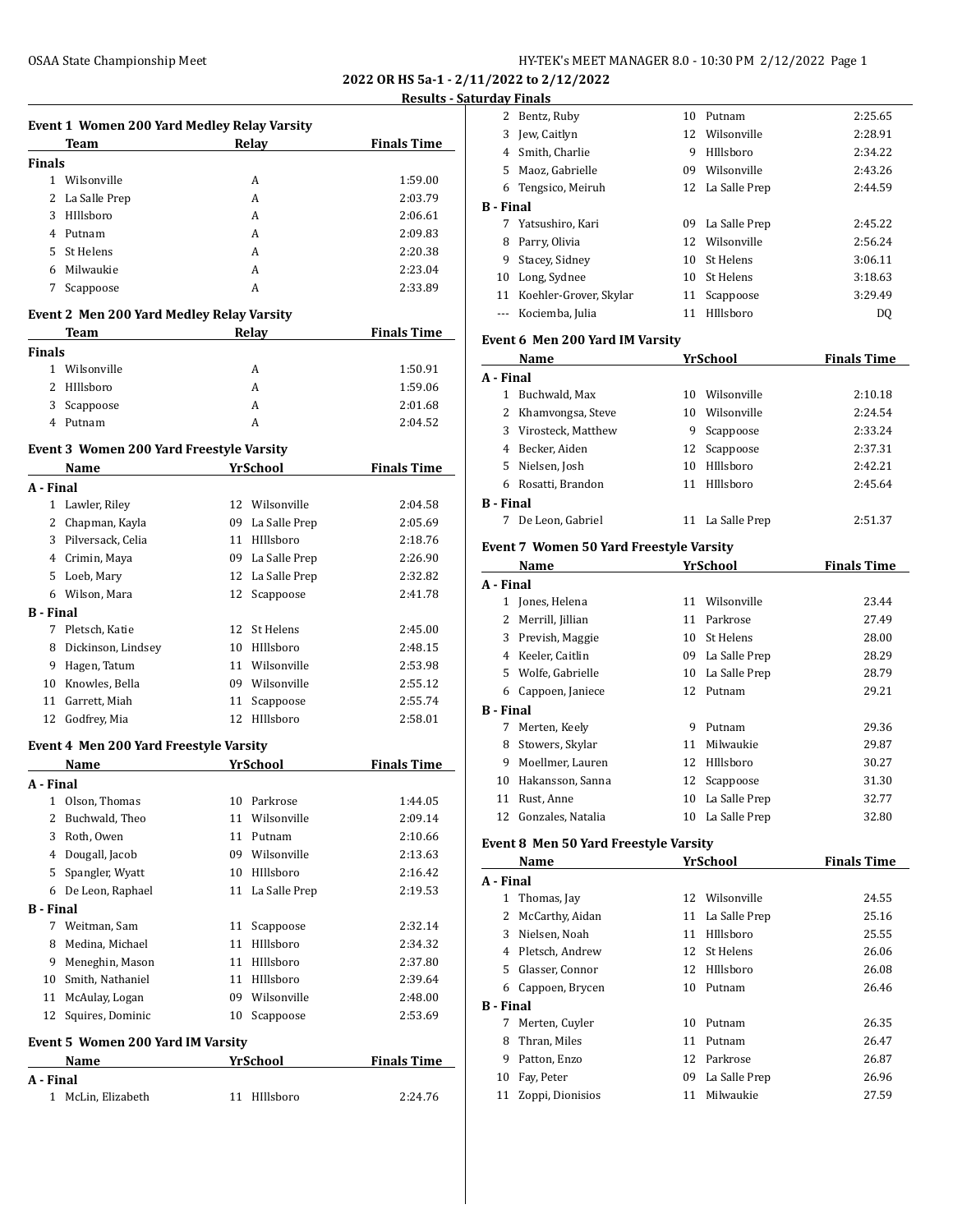**2022 OR HS 5a-1 - 2/11/2022 to 2/12/2022 Results - Satur** 

|                   | B - Final  (Event 8 Men 50 Yard Freestyle Varsity)<br>Name |          | <b>YrSchool</b>              | <b>Finals Time</b> |
|-------------------|------------------------------------------------------------|----------|------------------------------|--------------------|
| 12                | Stefan, Caleb                                              |          | 10 HIllsboro                 | 28.95              |
|                   |                                                            |          |                              |                    |
|                   | <b>Event 9 Women 100 Yard Butterfly Varsity</b>            |          |                              |                    |
|                   | Name                                                       |          | <b>YrSchool</b>              | <b>Finals Time</b> |
| A - Final         |                                                            |          |                              |                    |
|                   | 1 McLin, Elizabeth                                         |          | 11 HIllsboro                 | 1:05.26            |
|                   | 2 Bentz, Ruby                                              | 10       | Putnam                       | 1:07.35            |
|                   | 3 Yaskovic, Rachel                                         |          | 10 La Salle Prep             | 1:07.84            |
|                   | 4 Prevish, Maggie                                          |          | 10 St Helens                 | 1:13.39            |
|                   | 5 Witt, Reagan                                             | 11       | Scappoose                    | 1:29.67            |
| 6                 | Long, Sydnee                                               | 10       | St Helens                    | 1:29.84            |
| <b>B</b> - Final  |                                                            |          |                              |                    |
| 7                 | Stacey, Sidney                                             | 10       | St Helens                    | 1:31.01            |
| 8                 | Garrett, Miah                                              |          | 11 Scappoose                 | 1:44.73            |
|                   | 9 Golston, Brianna                                         |          | 09 Wilsonville               | 1:46.67            |
|                   | 10 Williamson, Brooke                                      | 9        | Scappoose                    | 2:01.63            |
|                   | --- Timmons, Shayna                                        | 11       | Scappoose                    | DQ                 |
|                   | Event 10 Men 100 Yard Butterfly Varsity                    |          |                              |                    |
|                   | Name                                                       |          | <b>YrSchool</b>              | <b>Finals Time</b> |
| A - Final         |                                                            |          |                              |                    |
|                   | 1 Hernandez, Julian                                        |          | 11 Parkrose                  | 51.45              |
|                   | 2 Heilig, George                                           |          | 11 Wilsonville               | 1:03.56            |
|                   | 3 Nielsen, Noah                                            |          | 11 HIllsboro                 | 1:05.89            |
|                   | 4 Virosteck, Matthew                                       | 9        | Scappoose                    | 1:07.04            |
| 5                 | Becker, Aiden                                              | 12       | Scappoose                    | 1:09.88            |
|                   | 6 Buchwald, Theo                                           | 11       | Wilsonville                  | 1:14.00            |
| <b>B</b> - Final  |                                                            |          |                              |                    |
|                   | 7 Paris, Justin                                            |          | 09 Wilsonville               | 1:13.67            |
| 8                 | Atencio, Paul                                              |          | 12 HIllsboro                 | 1:18.73            |
|                   | 9 Nielsen, Josh                                            |          | 10 HIllsboro                 | 1:20.18            |
|                   | 10 Dietz, Ryker                                            | 10       | Scappoose                    | 1:47.45            |
| 11                | Merrell, Joe                                               | 11       | Scappoose                    | 2:00.78            |
|                   | Event 11 Women 100 Yard Freestyle Varsity                  |          |                              |                    |
|                   | Name                                                       |          | YrSchool                     | <b>Finals Time</b> |
| A - Final         |                                                            |          |                              |                    |
|                   | 1 Jones, Helena                                            |          | 11 Wilsonville               | 51.00              |
| 2                 | Pilversack, Celia                                          | 11       | HIllsboro                    | 1:00.00            |
| 3                 | Wheeldon, Molly                                            | 12       | St Helens                    | 1:00.95            |
|                   | 4 Merrill, Jillian                                         | 11       | Parkrose                     | 1:01.83            |
|                   | 5 Wolfe, Gabrielle                                         | 10       | La Salle Prep                | 1:03.67            |
|                   | 6 Cappoen, Janiece                                         | 12       | Putnam                       | 1:04.15            |
| <b>B</b> - Final  |                                                            |          |                              |                    |
| 7                 | Merten, Keely                                              |          | 9 Putnam                     | 1:05.67            |
| 8                 | Kociemba, Julia                                            |          | 11 HIllsboro                 | 1:07.63            |
| 9                 | Moellmer, Lauren                                           |          | 12 HIllsboro                 | 1:08.31            |
| 10                | Stowers, Skylar                                            |          | 11 Milwaukie                 | 1:08.56            |
| 11                | Loeb, Mary                                                 |          | 12 La Salle Prep             | 1:09.03            |
| 12                | Pagnoni, Alice                                             | 12       | Milwaukie                    | 1:11.52            |
|                   |                                                            |          |                              |                    |
|                   | <b>Event 12 Men 100 Yard Freestyle Varsity</b><br>Name     |          | YrSchool                     | <b>Finals Time</b> |
| A - Final         |                                                            |          |                              |                    |
|                   |                                                            |          |                              |                    |
|                   |                                                            |          |                              |                    |
| $\mathbf{1}$<br>2 | Silva, Emilio<br>Thomas, Jay                               | 11<br>12 | La Salle Prep<br>Wilsonville | 52.51<br>53.05     |

|                  | urday Finals                                    |    |                  |                    |
|------------------|-------------------------------------------------|----|------------------|--------------------|
|                  | 3 Stafford, Colin                               |    | 11 Scappoose     | 53.40              |
|                  | 4 Dickinson, Spencer                            |    | 12 Hillsboro     | 58.35              |
|                  | 5 McCarthy, Aidan                               |    | 11 La Salle Prep | 59.00              |
|                  | 6 Merten, Cuyler                                |    | 10 Putnam        | 59.37              |
| <b>B</b> - Final |                                                 |    |                  |                    |
|                  | 7 Dougherty, Charles                            |    | 11 La Salle Prep | 58.74              |
|                  | 8 Thran, Miles                                  |    | 11 Putnam        | 1:00.36            |
|                  | 9 Spangler, Wyatt                               |    | 10 HIllsboro     | 1:00.84            |
|                  | 10 Fay, Peter                                   |    | 09 La Salle Prep | 1:01.07            |
|                  | 11 Schaeperkoeltter, Harley                     |    | 10 Milwaukie     | 1:02.97            |
|                  | 12 Zoppi, Dionisios                             |    | 11 Milwaukie     | 1:05.43            |
|                  | Event 13 Women 500 Yard Freestyle Varsity       |    |                  |                    |
|                  | Name                                            |    | <b>YrSchool</b>  | <b>Finals Time</b> |
| A - Final        |                                                 |    |                  |                    |
|                  | 1 Lawler, Riley                                 |    | 12 Wilsonville   | 5:36.45            |
|                  | 2 Beecher, Helen                                |    | 09 Milwaukie     | 5:56.73            |
|                  | 3 Wright, Eleanor                               |    | 9 Putnam         | 6:00.38            |
|                  | 4 Smith, Charlie                                |    | 9 HIllsboro      | 6:00.88            |
|                  | 5 Cox, Anna                                     |    | 12 Scappoose     | 6:31.05            |
|                  | 6 Mozena, Rowan                                 |    | 09 La Salle Prep | 6:36.51            |
| <b>B</b> - Final |                                                 |    |                  |                    |
|                  | 7 Crimin, Maya                                  |    | 09 La Salle Prep | 6:53.07            |
|                  | 8 Widman, Shelby                                |    | 10 Wilsonville   | 7:21.91            |
|                  | 9 Brubaker, Addy                                |    | 10 Scappoose     | 7:37.83            |
|                  | 10 Hagen, Tatum                                 |    | 11 Wilsonville   | 7:46.25            |
|                  | 11 Kidd, Amelia                                 | 9  | Scappoose        | 8:45.39            |
|                  | 12 Crockett, Alex                               |    | 11 La Salle Prep | 9:18.54            |
|                  | Event 14 Men 500 Yard Freestyle Varsity         |    |                  |                    |
|                  | Name                                            |    | YrSchool         | <b>Finals Time</b> |
| A - Final        |                                                 |    |                  |                    |
|                  | 1 Olson, Thomas                                 |    | 10 Parkrose      | 4:39.32            |
|                  | 2 Roth, Owen                                    |    | 11 Putnam        | 6:17.33            |
|                  | 3 Dougall, Jacob                                |    | 09 Wilsonville   | 6:21.79            |
|                  | 4 Brotherton, Robert                            |    | 11 La Salle Prep | 6:29.21            |
|                  | 5 Gilbert, Hawley                               |    | 11 HIllsboro     | 6:33.29            |
|                  | 6 Atencio, Paul                                 |    | 12 HIllsboro     | 6:38.74            |
| <b>B</b> - Final |                                                 |    |                  |                    |
| 7                | Weitman, Sam                                    | 11 | Scappoose        | 7:05.15            |
| 8                | Friesen, Talbot                                 | 11 | Scappoose        | 7:22.08            |
| 9                | Budiao, Trevor                                  | 11 | Wilsonville      | 7:22.13            |
| 10               | Squires, Dominic                                | 10 | Scappoose        | 7:51.17            |
| 11               | Trabucco, Tyler                                 | 10 | St Helens        | 8:05.67            |
| 12               | Merrell, Joe                                    | 11 | Scappoose        | 8:15.51            |
|                  | Event 15 Women 200 Yard Freestyle Relay Varsity |    |                  |                    |
|                  | Team                                            |    | Relay            | <b>Finals Time</b> |
| <b>Finals</b>    |                                                 |    |                  |                    |
|                  | 1 La Salle Prep                                 |    | A                | 1:48.93            |
| 2                | Wilsonville                                     |    | A                | 1:49.04            |
|                  | 3 HIllsboro                                     |    | A                | 1:51.72            |
|                  | 4 Putnam                                        |    | A                | 1:55.20            |
| 5                | Scappoose                                       |    | A                | 2:13.18            |
|                  | 6 Parkrose                                      |    | A                | 2:17.89            |

7 St Helens **A** 2:24.14 Milwaukie A 2:25.24